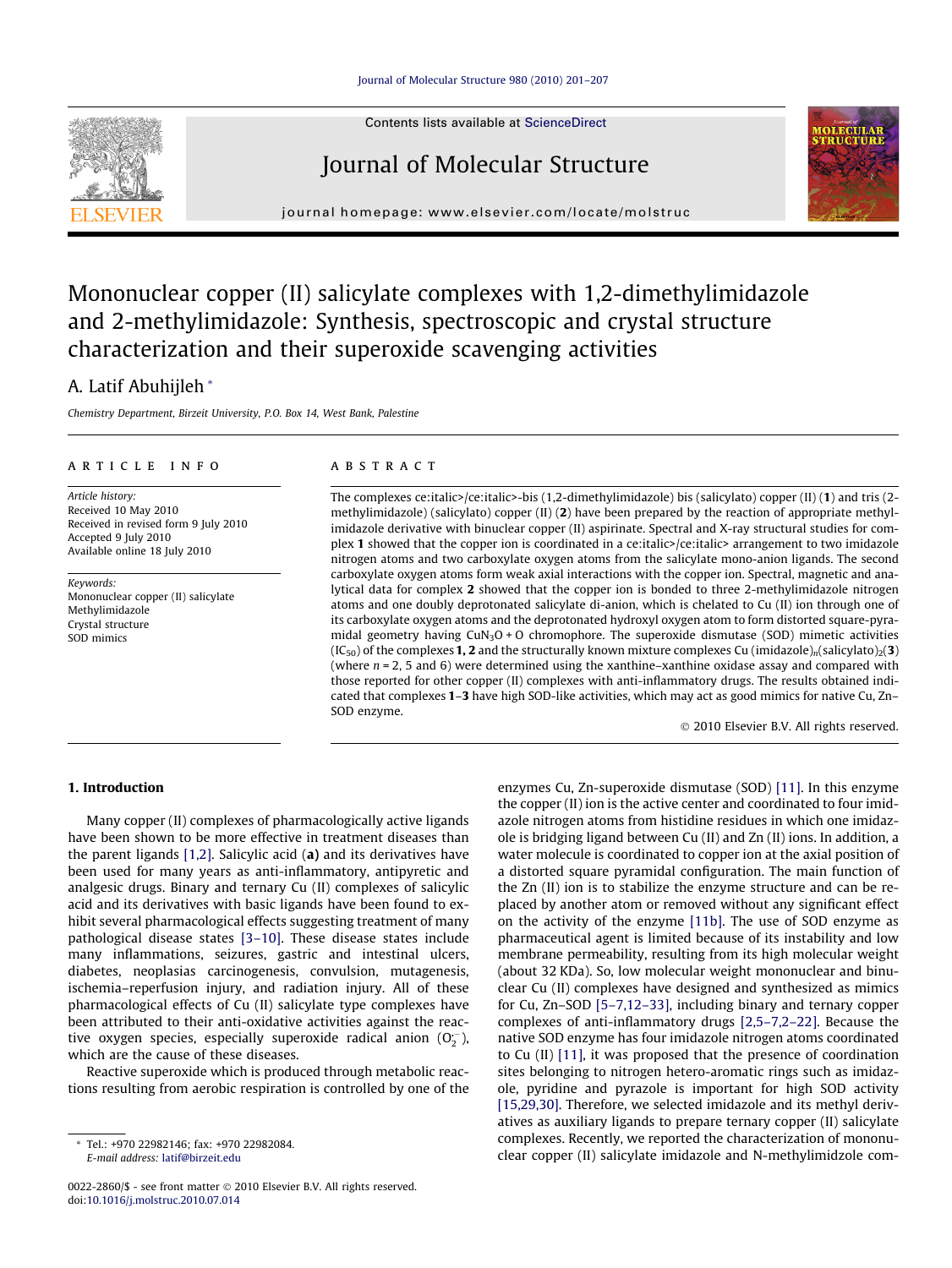<span id="page-1-0"></span>plexes [\[20,34\].](#page-6-0) The imidazole ligand has formed a mixture of three mononuclear geometries in a unit cell: the ce:italic>/ce:italic>bis, pentakis- and hexakis-imidazole complexes of copper (II) salicylate [\[34\]](#page-6-0). The N-methylimdazole has formed a mononuclear hexakis – adduct of copper (II) salicylate, and was found to be active SOD mimic [\[20\].](#page-6-0) To study the influence of substituent of the imidazole ring in the coordination polyhedron of copper (II) ion which might have influence on the superoxide activity of copper (II) salicylate adducts, we have studied the interaction of 1,2-dimethylimidazole (b) and 2-methylimidazole  $(c)$  with copper  $(II)$  salicylate. Herein, we report the synthesis, spectral characterization of the ternary copper (II) salicylate complexes with 1,2-dimethylimidazole and 2-methylimidazole (Scheme 1), as well the X-ray molecular structure of 1,2-dimethylimidazole adduct. Because the pharmacological effects, mentioned above, of Cu (II) salicylate type complexes are attributed to their superoxide dismutase (SOD) activity and to throw some light on the structure–SOD activity relationship of this simple class and low molecular weight of complexes, we studied the SOD like activity of these new complexes and of the copper (II) salicylate imidazole mixture adducts [\[34\]](#page-6-0) and compared to that activity previously determined for the hexakis

(N-methylimidazole) copper (II) salicylate adduct [\[20\]](#page-6-0). In addition, the activities of the complexes are also compared to the activities of native Cu, Zn–SOD and other mononuclear and binuclear copper (II) complexes with imidazoles and with anti-inflammatory drugs.









Scheme 1. Syntheses of complexes 1 and 2.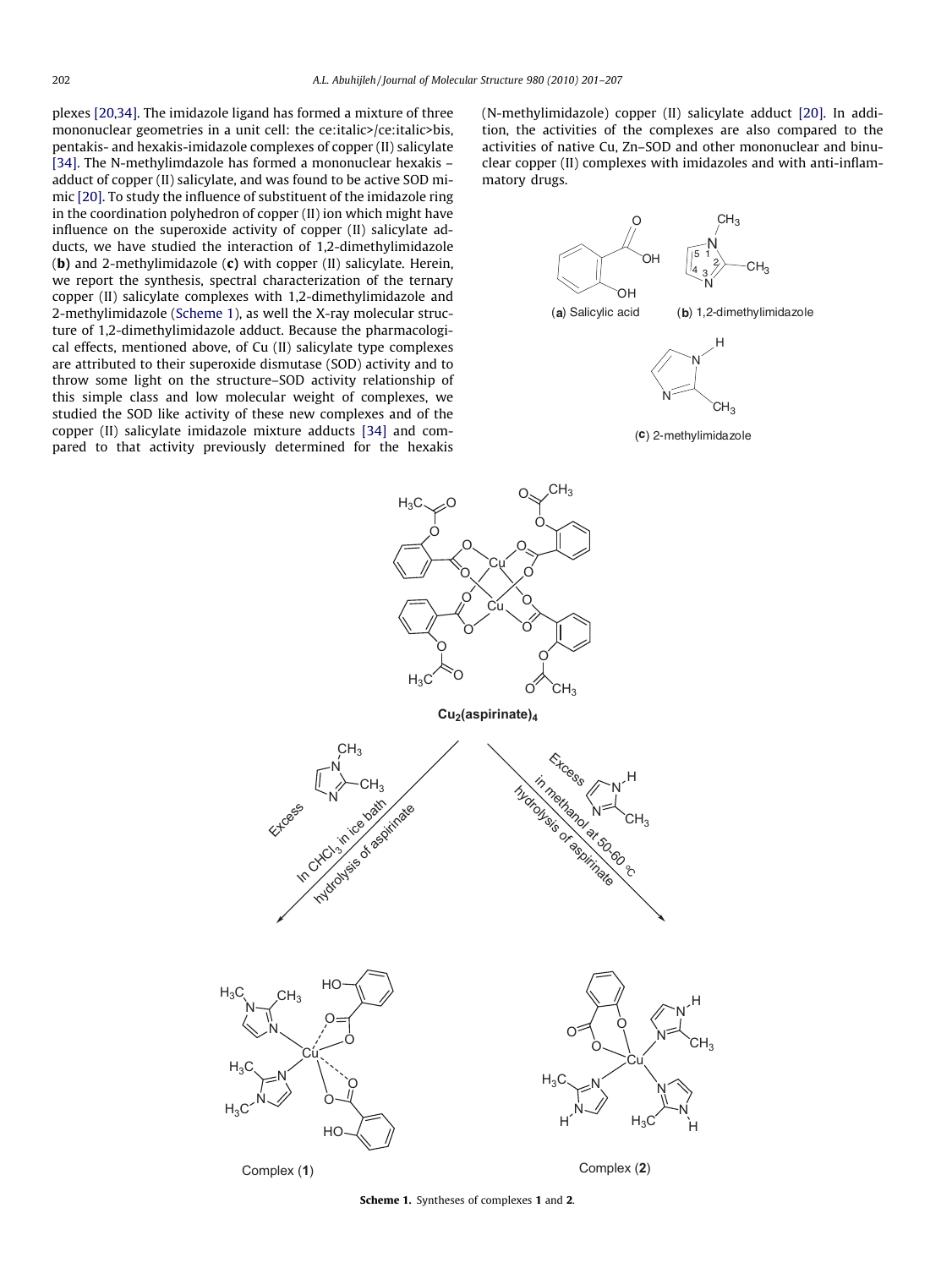#### 2. Experimental

#### 2.1. Reagents and materials

All chemicals were of high purity grade (Aldrich or Sigma chemicals) and were used without further purifications. Tetrakis- $\mu$ -aspirinato dicopper (II)  $\left[\text{Cu}_2(\text{asp})_4\right]$  was prepared as described previously [\[35\]](#page-6-0). The three copper geometries mixture of mononuclear complexes of the type Cu(imidazole)<sub>n</sub>(salicylate)<sub>2</sub>(3) (where  $n = 2$ , 5 and 6) was previously prepared in our laboratory [\[34\].](#page-6-0)

## 2.2. Preparation of complexes

## 2.2.1. Preparation of bis(1,2-dimethylimidazole) bis(salicylato) copper (II)

 $[Cu(1,2-Melm)_{2}(Hsal)_{2}]$ (1). A solution of excess 1,2-dimethylimidazole (4 mL = 45 mmol) in 15 mL of methanol was added to 0.5 g (0.59 mmol) of copper(II) aspirinate  $\left[\text{Cu}_{2}\right]$  (asp)<sub>4</sub>, and the bluish-green solution was stirred at 50–60  $\degree$ C for 3 h, filtered and left in the hood to evaporate. Re-crystallization of the bluish-green precipitate from hot  $CH_2Cl_2$  produced green crystal. Anal. Calc: for C<sub>24</sub>H<sub>26</sub>N<sub>4</sub>O<sub>6</sub>Cu: C, 54.39; H, 4.91; N, 10.58%. Found: C, 54.31; H, 4.85; N, 10.43%.

## 2.2.2. Preparation of tris(2-methylimidozole) (salicylato) copper (II)

 $[Cu(2-Melm)_{3}(sal)](2)$ . An excess of 2-methylimidazole (1 g = 12 mmol) in a 10 mL of chloroform was added to 0.5 g (0.59 mmol) of copper (II) aspirinate  $\left[\text{Cu}_2(\text{asp})_4\right]$ . The mixture was stirred in an ice bath for 10 h. Anhydrous diethyl ether was added to the mixture and stirring was continued at room temperature until a green precipitate formed. The solution was filtered under reduced pressure and the green precipitate was washed several times with chloroform and anhydrous diethyl ether and air dried. Attempts to grow crystals suitable for X-ray analysis were unsuccessful. Anal. Calc: for  $C_{19}H_{22}N_6O_3Cu$ : C, 51.18; H, 4.94; N, 18.85%. Found: C, 51.04; H, 5.02; N, 18.63%.

The syntheses of these complexes are summarized and presented in [Scheme 1](#page-1-0) as shown below.

#### 2.3. Physical measurements

Room temperature (298 K) magnetic susceptibility measurements of powdered samples were determined by the Gouy method, with  $HgCo(NCS)<sub>4</sub>$  as calibrant, and corrected for diamagnetism with the appropriate Pascal constant. The effective magnetic moment was calculated from the expression:  $\mu_\mathrm{eff}$  = 2.84 (  $\chi_M$   $\cdot$   $T)^{1/2}.$  Electronic spectra of methanol solutions were obtained on Hewlett Packard 8425A diode array spectrophotometer. Nujol mulls sealed between polyethylene sheets were used to obtained IR spectra of the complexes in the 4000–450  $cm^{-1}$  region with an FTS-7 Bio-Rad SPC 3200 Fourier transform infrared spectrometer. The ESR spectra of powered and methanol/toluene solutions were taken at different temperatures with a Varian E-4 X-band spectrometer equipped with a variable temperature unit and 100 kHz field modulation. Diphenylpicrylhydrazide (DPPH,  $g = 2.0036$ ) was used as the calibrating field marker. Elemental analysis for C, H and N were performed by Galbraith Laboratories, Knoxville, TN, USA.

### 2.4. X-ray structure determination

The method for obtaining and acquisition of crystallographic data was as described previously [\[34\].](#page-6-0) A summary of these data is given in Table 1. Green crystals of complex 1 were grown from hot CH<sub>2</sub>Cl<sub>2</sub>. Data were collected over the 2 $\theta$  range of 3.5–45°  $(0 \le h \le 12, 0 \le k \le 26, -11 \le l \le 11)$ . The unit cell parameters were obtained from the least squares fit of 20 reflections. Of the

Table 1 Crystal data for complex 1.

| Chemical formula                                                                                                                        | $C_{24}H_{26}N_{4}O_{6}Cu$ |  |
|-----------------------------------------------------------------------------------------------------------------------------------------|----------------------------|--|
| fw                                                                                                                                      | 530.0                      |  |
| Space group                                                                                                                             | C2/c                       |  |
| Z                                                                                                                                       | 4                          |  |
| a(A)                                                                                                                                    | 10.522(5)                  |  |
| b(A)                                                                                                                                    | 23.761(10)                 |  |
| c(A)                                                                                                                                    | 9,709(5)                   |  |
| $\alpha$ (°)                                                                                                                            | 90.00                      |  |
| $\beta$ (°)                                                                                                                             | 91.76(4)                   |  |
| $\gamma$ (°)                                                                                                                            | 90.00                      |  |
| $V(\AA^3)$                                                                                                                              | 2426(2)                    |  |
| d (calcd) $(g/cm^3)$                                                                                                                    | 1.451                      |  |
| Radiation, $\lambda$ (Å)                                                                                                                | Mo; 0.71073                |  |
| Temp. $(^{\circ}C)$                                                                                                                     | $-100$                     |  |
| abs coeff. $(cm-1)$                                                                                                                     | 9.45                       |  |
| ${}^{\text{a}}R$ (%)                                                                                                                    | 4.46                       |  |
| $R_W$ (%)                                                                                                                               | 5.93                       |  |
| GOF                                                                                                                                     | 1.82                       |  |
| <sup>a</sup> $R = \sum   F_{o}  -  F_{c}  /\sum  F_{o} $ .<br>$B_{w} = \left[\Sigma w( F_o  -  F_c )^2 / \Sigma w  F_o  \right]^{1/2}.$ |                            |  |

1600 unique reflections measured, 1292 with  $F_0 > 4.0\sigma(F_0)$  were used during full-matrix least squares refinement. The weighting scheme used was  $w^{-1} = \sigma^2(F) + 0.0005F^2$ . The largest peak in the final difference map was 0.32 e  $\AA^{-3}$ .

### 2.5. Superoxide dismutase assay

Superoxide dismutase activity was assayed, as described previously [\[16,20\],](#page-6-0) using the xanthine–xanthine oxidase system for the production of superoxide and iodophenyl-nitrophenyl–phenyltrazolium salt (INT) reduction at 510 nm for the superoxide detection. The reaction mixture contained  $8.5 \times 10^{-5}$  M xanthine and  $1.5 \times 10^{-4}$  M INT in 0.05 M phosphate buffer solution at pH 7.8. The reaction was started by the addition of xanthine oxidase in the amount needed to yield an absorbance change of 0.03–0.04 units per minute at 510 nm in the absence of the copper complex. The SOD mimetic activity of the copper complex at 25  $\degree$ C was evaluated from the absorbance decrease at 510 nm comparing to the blank (the reaction mixture without the copper complex). A unit SOD activity is the concentration of the complex or enzyme which causes 50% inhibition reduction of INT (the IC<sub>50</sub> value). The IC<sub>50</sub> value for each complex was obtained from the plot of percentage of inhibition versus the complex concentration.

## 3. Results and discussion

#### 3.1. Spectroscopic and magnetic characterization

Complexes 1 and 2 are the product of the slow reaction of binuclear copper (II) aspirinate  $[Cu<sub>2</sub>(asp)<sub>4</sub>]$ , with methylimidazole derivatives [\(scheme 1\)](#page-1-0). During the reaction and/or re-crystallization the acetoxy group of the aspirinate ligand undergoes hydrolysis to give the salicylate ligand. The stretching frequency of the acetoxy carbonyl moiety of the aspirinate ligand occurs near  $1750 \text{ cm}^{-1}$  for mononuclear copper (II) aspirinate complexes and at 1758 and 1725  $cm^{-1}$  for the binuclear copper (II) aspirinate [\[36\]](#page-6-0). The complexes do not exhibit the  $C=O$  stretching frequency in this region, suggesting that the acetoxy group has been lost. This is confirmed by the solid state structure for complex 1 (vide infra).

The antisymmetric  $v_{asy}(COO)$  and symmetric  $v_{sy}(COO)$  carboxylate stretching vibrations for the coordinated mono-anion salicylate (Hsal<sup>-1</sup>) in 1 appear as doublets occurring at 1601 and 1585 cm<sup>-1</sup> and at 1414 and 1392 cm<sup>-1</sup>, respectively. For complex **2** the  $v_{asy}(COO)$ and  $v_{sy}$ (COO) frequencies for the coordinated di-anion salicylate(sal<sup>-2</sup>)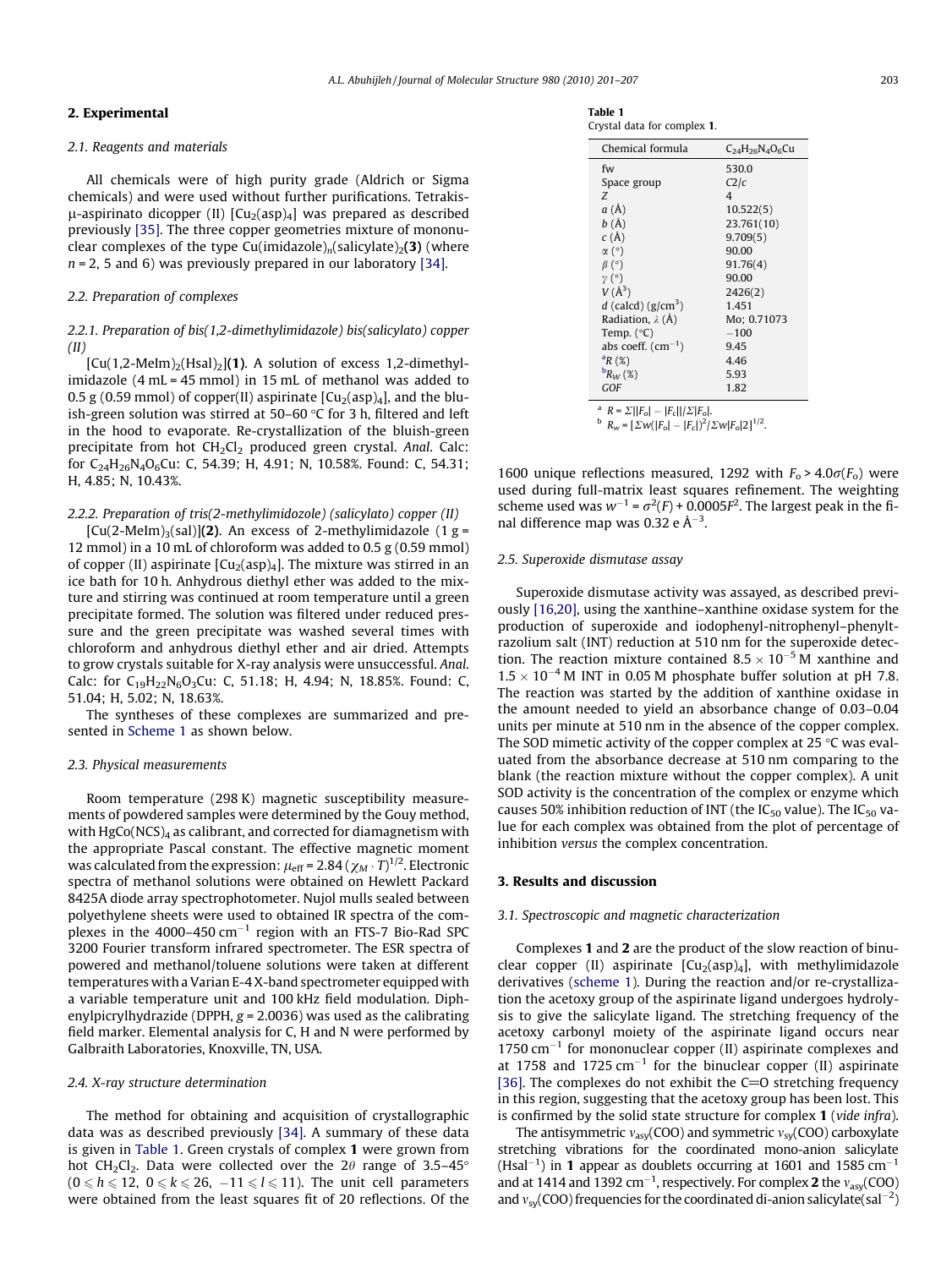<span id="page-3-0"></span>occur at 1601 and 1408 cm $^{-1}$ , respectively. The positions of these carboxylate stretching vibrations and the separation between  $v_{\text{av}}(COO)$ and  $v_{\rm sy}$ (COO),  $\Delta v$ , of 187–193 cm $^{-1}$  in **1** and of 193 cm $^{-1}$  in **2**, are within the range expected for carboxylate groups that act as ''unsymmetrical" bidentate or as monodentate coordination ligand [\[34,37\].](#page-6-0) This coordination mode in complex 1 is borne out by the solid-state structure (see below). The  $v(C-C)$  stretching vibrations of the salicylate aromatic ring occur at 1613 and 1556 cm $^{-1}$  in complex **1** and at 1562 cm $^{-1}$  in complex 2. The  $v(C-O)$  of the phenolic group occurs at 1254 in 1 and 2 and the bending frequency of the phenyl ring–O–H,  $\delta$ (Ph–O–H), occurs at 1344 cm $^{-1}$  in complex **1**, but this frequency is absent in complex  $\boldsymbol{2}$ which indicates coordination of phenolic oxygen to copper atom [\[38,39\]](#page-6-0). This coordination also may explain the change in the  $v(C-C)$ ] ring vibrations in 2, compare to those for 1, due to change in the Ph– O bond order and change in charge density distribution on the benzene ring [\[39\]](#page-6-0).

The d–d transitions for 1 and 2 in methanol solutions occur at 690 nm ( $\epsilon_M$  = 85) and 656 nm ( $\epsilon_M$  = 75), respectively. A band between 400 and 450 nm previously reported for mononuclear copper (II) salicylate compounds was ascribed to a ligand-to-metal charge transfer transition [\[34,40\].](#page-6-0) The spectra of complexes 1 and 2 exhibit shoulders at ca. 400 nm. The  $\lambda_{\text{max}}$  of the d–d transition of 1 at 690 nm is in the range expected for mononuclear copper (II) complexes that contain the chromophore  $CuN<sub>2</sub>O<sub>2</sub>...O<sub>2</sub>$ [\[36,41,42\]](#page-6-0) and thus is consistent with the formation of  $\lceil Cu(1,2-$ MeIm)<sub>2</sub>(Hsal)<sub>2</sub>] complex which has the CuN<sub>2</sub>O<sub>2</sub> $\cdots$ O<sub>2</sub> chromophore. The  $\lambda_{\text{max}}$  for the d–d transition in complex 2 occurs at higher energy than that of complex 1, which indicates a stronger ligand field in the Cu (II) plane. A survey of the electronic data of copper (II) complexes that contain nitrogen and oxygen donor atoms in square planar or tetragonally distorted octahedral geometry, studied in the same solvent, indicated that as the number of nitrogen donors increases the energy of the d–d transition increases. This is attributed to stronger ligand field for nitrogen donor ligands compare to oxygen donor ligands. Spectroscopic results as well as X-ray structural determination (see below) indicated that complex 1 has two imidazole nitrogen atoms and two carboxylate oxygen atoms in the copper (II) plane. The electronic results indicated that there are more than two nitrogen atoms in the plane of Cu (II) in complex 2. And since electronic spectra for complexes which have four imidazole nitrogen atoms in the Cu (II) plane, such as hexakis (N-methylimidazole) copper (II) bis (salicylate) [\[20\],](#page-6-0) and tetrakis (imidazole or N-methylimidazole) bis (aspirinato) copper (II) complexes [\[36\]](#page-6-0) exhibit  $\lambda_{\text{max}}$  at about 630 nm in methanol solutions, complex 2 is expected to have three imidazole nitrogen atoms in the Cu (II) plane showing  $\lambda_{\text{max}}$  at 656 nm. These electronic results for complex 2 are supported by electron spin resonance (ESR) spectroscopy studies of this complex as discussed below.

The room temperature X-band ESR spectrum of a polycrystalline sample of complex 2 is shown in Fig. 1A. The spectrum is clearly that of a rhombic system with  $g_1 = 2.194$ ,  $g_2 = 2.081$ , and  $g_3 = 2.032$ . These results suggest that there is a pronounced distortion form square planar symmetry. Such spectra are characteristic of a distorted trigonal–bipyramidal or a distorted square–pyramidal geometry [\[43\].](#page-6-0) The polycrystalline ESR spectrum is slightly temperature-dependent with  $g_1$  = 2.192,  $g_2$  = 2.066,  $g_3$  = 2.035 at  $-196$  °C. The spectrum is consistent with a copper (II) complex that has a distorted-square base arrangement. The room-temperature ESR spectrum of 2 in methanol is isotropic and consists of the four equally-spaced lines expected for hyperfine coupling of the unpaired electron with the

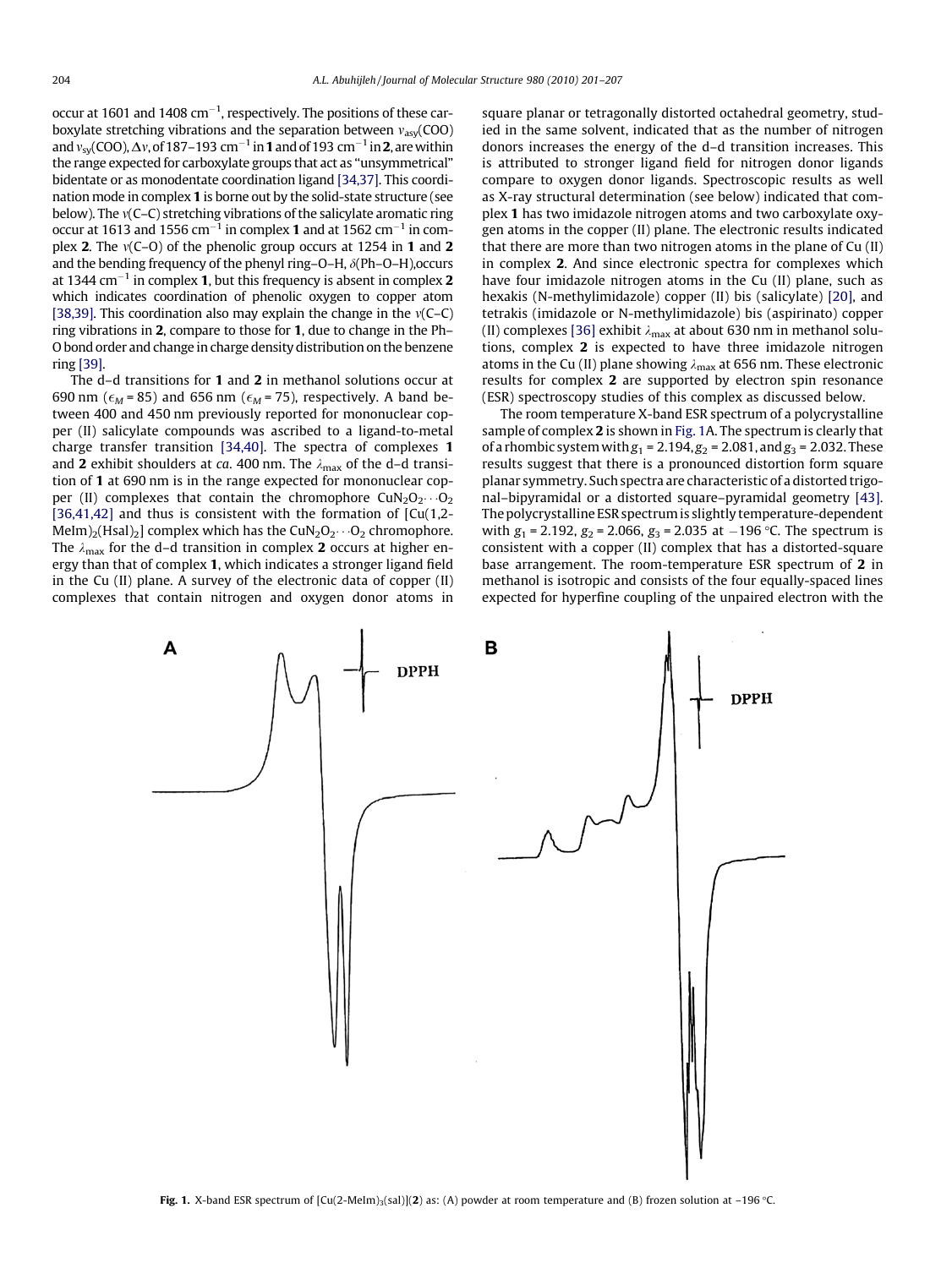copper (II) ion. The spectral parameters are  $g_0 = 2.126$ , and  $A_{\rm o}$  = 66  $\times$  10<sup>-4</sup> cm<sup>-1</sup>. The frozen-solution spectrum, [Fig. 1](#page-3-0)B, is that of an axial system with  $g_{\parallel} = 2.254$ ,  $g_x = 2.061$ ,  $g_y = 2.013$ , and  $A_{\parallel} =$  $177 \times 10^{-4}$  cm<sup>-1</sup>, suggesting a  $d_{x_2}$ -y<sub>2</sub> (or  $d_{xy}$ ) ground state that is characteristic of square symmetry [\[43,44\]](#page-6-0). In addition to the hyperfine structure of copper (II) in the  $g_{||}$  region, the  $g_{xy}$  signals and the lowest-field component of the  $g_{\parallel}$  signal exhibit <sup>14</sup>N super-hyperfine structure that consists of seven lines with  $A_{xy}$  (N) = 14  $\times$  10<sup>-4</sup> cm<sup>-1</sup> and  $A_{||}$  (N) = 11.5  $\times$  10<sup>-4</sup> cm<sup>-1</sup>. The seven-line pattern is attributed to the interaction of the unpaired electron with three 2-methylimidazole nitrogen donor atoms in the plane of the copper (II) ion.

The room temperature (298 K) solid-state magnetic moments for the two adducts are 1.88 and 1.85 BM for complexes 1 and 2, respectively. These values are consistent with the presence of one unpaired electron in a mononuclear copper (II) complexes.

Collectively these spectral and magnetic results along with analytical data indicate that Cu (II) ion in complex 2 is coordinated to three 2-methylimidazole ligands and one doubly deprotonated salicylate ion (sal<sup>2-</sup>), which is chelated to Cu (II) ion through one of its carboxylate oxygen atoms and the deprotonated hydroxyl oxygen atom to form  $Cu(2-Melm)_{3}(sal)$  complex which has distorted square pyramidal  $CuN<sub>3</sub>O + O$  chromophore [\(Scheme 1\)](#page-1-0).

### 3.2. X-ray crystal structure of complex 1

The structure of complex 1 with the atomic labeling is illustrated in Fig. 2. The complex crystallizes with four close donor atoms in a distorted cis-square plane and two weakly coordinating atoms above and below the plane. The four closest donor atoms

consist of two nitrogen atoms from the two 1,2-dimethylimidazole ligands with Cu–N distances of 1.979 Å and two carboxylate oxygen atoms from the two salicylate ions with Cu–O distances of 1.981 Å. The remaining two carboxylate oxygen atoms are weakly coordinated to Cu (II) in the axial positions with Cu–O distances of 2.590 Å. The bond distances in 1 are comparable with the analogous distances in other mononuclear copper (II) carboxylates with 1,2-dimethylimidazole ligand which have ce:italic>/ce:italic>-Cu- $N_2O_2$  + O<sub>2</sub> disposition [\[41,42\].](#page-6-0) Comparing the four closest distances with the analogous ones for the trans-bis(imidazole) bis(salicylato) copper (II) complex (Cu–N = 1.961 Å; Cu–O = 2.042 Å) [\[34\],](#page-6-0) the Cu–



Fig. 2. View of the molecular structure of  $[Cu(1,2-Melm)_{2}(Hsal)_{2}](1)$ . Hydrogen atoms have been omitted for clarity. Selected bond distances and angles are: Cu– N1 = 1.979 Å, Cu–O1 = 1.981 Å; Cu–O2 = 2.590 Å; C1–O1 = C1–O2 = 1.265 Å; N1– Cu–O1 = 92.5 Å; N1A–Cu–O1 = 151.8°.

N distances are longer and the Cu–O distances are shorter in the 1,2-dimethylimidazole adduct (1). This may be attributed to the steric hindrance of the methyl substituent groups in 1,2-dimethylimidazole ligand which reflects on pulling up imidazole moiety and enlarging the Cu–N distances (1.979 Å) in this adduct compare to 1.961 Å for the imidazole adduct. At the same time, oxygen atoms of the carboxylate groups in the Cu (II) plane will have more space to come nearer to Cu (II) atom and Cu–O distances become shorter (1.981 Å) compare with 2.042 Å for the imidazole adduct. The Cu–O distances of the weakly coordinated carboxylate oxygen atoms in the axial positions for the imidazole adduct are 2.86 Å compare with 2.59 Å in 1,2-dimethylimidazole adduct (1). The N1–Cu–O1 angle is  $92.5^{\circ}$  (Fig. 2); however, the least square planes defined by N1–Cu–N1A and O1–Cu–O1A have a dihedral angle of  $38.6^\circ$  as a result of distortion from square symmetry. Since there is a methyl substituent on the uncoordinated nitrogen atom of each imidazole ligands, there is no intermolecular hydrogen bonding involving the imidazole ligand and hydroxyl groups of salicylate ligands of neighboring molecules. But because the hydroxyl group lines on the same side of the salicylate ring as the weakly coordinating carboxylate oxygen atom Fig. 2, intramolecular hydrogen bondings are formed between these oxygen atoms of the salicylate ligand. The carboxylate distances C1–O1 and C1– O2 are the same (about 1.265 Å). The carboxylate function and the six carbon member ring of the salicylate ligand are twisted about the C1–C2 bond by only  $2.2^{\circ}$ ; thus, the salicylate ion is essentially planar.

#### 3.3. Superoxide dismutase activity

The superoxide dismutase mimetic activities of the complexes **1, 2** and **3** (the copper salicylate imidazole mixture,  $Cu(Im)_{n}(Hsal)_{2}$ , where  $n = 2, 5, 6$ ), were determined with an indirect method using the xanthine–xanthine oxidase – INT method [\[16,20\]](#page-6-0). The activity is expressed as  $IC_{50}$  which is the concentration ( $\mu$ M) of the complex or enzyme required to dismutase 50% of the evolved superoxide radical anion  $(O_2^-)$ . [Fig. 3](#page-5-0) shows the percentage inhibition of INT reduction plotted against the concentration of the complex Cu(1,2-MeIm)<sub>2</sub>(Hsal)<sub>2</sub>(1). [Table 2](#page-5-0) shows the IC<sub>50</sub> values of the complexes under investigation along with the corresponding values of the copper (II) complexes with salicylate type ligands with or without imidazoles and of the native Cu, Zn–SOD enzyme. The table contains also, for comparison purposes, the activities of other copper (II) complexes of anti-inflammatory drugs such as  $Cu<sub>2</sub>(indo)<sub>4</sub>( H<sub>2</sub>O<sub>2</sub>$  [where indoH = inodomethacin] which is considered to be an excellent SOD mimic [\[12\]](#page-6-0) and is used therapeutically as an oral anti-inflammatory drug in veterinary medicine [\[2\].](#page-6-0)

All copper (II) salicylate imidazoles complexes we tested in the present work or previously [\[20\]](#page-6-0) exhibited significant activities with IC<sub>50</sub> values are in the range of 0.17–0.65  $\mu$ M and their activities decrease in the order:  $Cu(N-Melm)_{6}(Hsal)_{2}(4) > Cu(Im)_{n}(H \text{sal}|_2(3)$  > Cu(2-MeIm)<sub>3</sub>(sal)(2) > Cu(1,2-MeIm)<sub>2</sub>(Hsal)<sub>2</sub>(1) (the lower the IC<sub>50</sub> value the higher complex activity). It appears that inclusion of the imidazole nitrogen donor atoms in the plane of the Cu (II) atom increases the SOD activity. The relatively high SOD activities of the mixture complexes 3 and 4, with four imidazole nitrogen atoms in Cu (II) plane, compared to the activities of complexes 2 and 1 with three and two imidazole nitrogen atom, respectively, in the Cu (II) plane, may be attributed to the similarity of coordination site in the former complexes to that for the native Cu, Zn–SOD enzyme which have four imidazole nitrogen atoms in its Cu (II) equatorial plane [\[11\].](#page-6-0)

The dismutation of superoxide anion, by both the native enzyme SOD or the copper complexes mimics, is involving redox cycling of Cu (II) ion as following [\[11\]:](#page-6-0)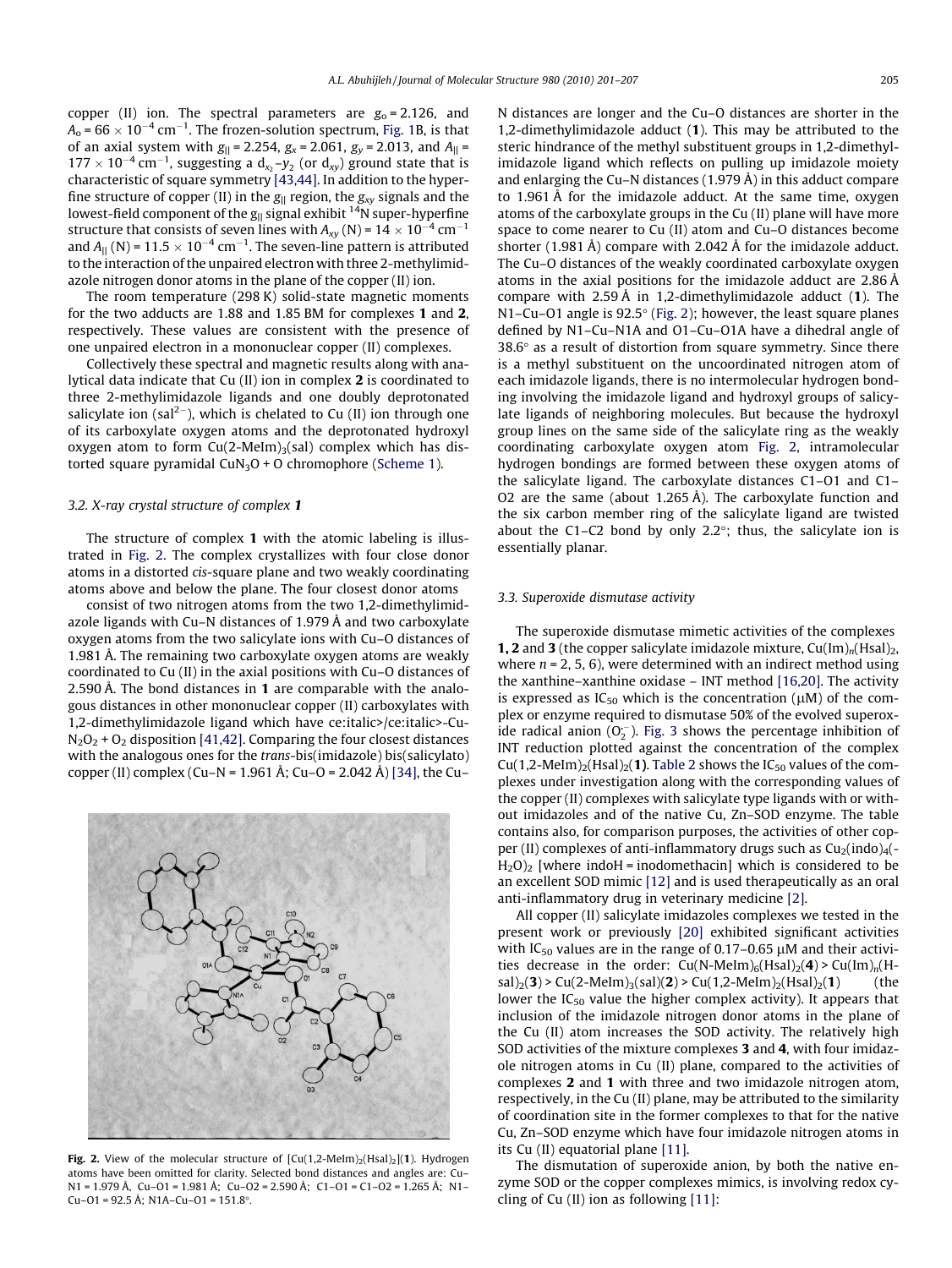<span id="page-5-0"></span>

Fig. 3. Percentage of inhibition of INT reduction versus copper complex concentration ( $\mu$ M) for Cu(1,2-MeIm)<sub>2</sub>(Hsal)<sub>2</sub>(1).

Table 2 Superoxide dismutase mimetic activity of copper (II) complexes.

| Copper complex                                    | $IC_{50}(\mu M)$ | References        |
|---------------------------------------------------|------------------|-------------------|
| $[Cu(1,2-Melm)_{2}(Hsal)_{2}](1)$                 | 0.65             | This work         |
| $[Cu(2-Melm)_{3}(sal)](2)$                        | 0.53             | This work         |
| $[Cu(Im)_{n}(Hsal)_{2}](3)$                       | 0.30             | This work         |
| $[Cu(N-Melm)6(Hsal)2](4)$                         | 0.17             | [20]              |
| $[Cu(Hsal)_{2}(BZDH)_{2}]$                        | 0.74             | $[15]$            |
| $[Cu(Hsal)_{2}(H_{2}O)_{2}]$ -0.5H <sub>2</sub> O | 1.23             | $[15]$            |
| [Cu(sal)(phen)]                                   | 1.01             | $[15]$            |
| $[Cu(en)_2(Hsal)_2]$                              | 3.16             | [16]              |
| $[Cu2(Indo)4(DMF)2]$                              | 0.23             | [12]              |
|                                                   | 2-25 (solvent    | $\lceil 2 \rceil$ |
|                                                   | dependence)      |                   |
| $[Cu2(tolf)4(DMF)2]$                              | 1.97             | $[13]$            |
| $[Cu(dic)2(H2O)]$ 2H <sub>2</sub> O               | 2.13             | [13]              |
| $[Cu2(3,5-DTBS)4(Eth)4]$                          | 2.69             | [5]               |
| Native Cu, Zn-SOD                                 | 0.042            | [31]              |

Where  $H_2$ sal = salicylic acid; MeIm = methylimidazole; Im = imidazole; BZDH = benzimidazol; phen = 1,10-phenanthroline; en = ethylenediamine; Indo = Indomethacin DMF = dimethylformamide; tolf = tolfenamic acid; dic = diclofenac acid; 3,5- DTBS = 3,5-ditertiarybutyl salicylate; Eth = ethanol.

$$
\begin{array}{l} Cu(II) + O_2^- \rightarrow \; Cu(I) + O_2 \\ Cu(I) + O_2^- + 2H_2 \; \rightarrow \; Cu(II) + H_2O_2 \end{array}
$$

Hydrogen peroxide formed in this reaction is destroyed in vivo by the enzyme catalase. The electron transfer between Cu (II) and  $O_2^{\frac{1}{2}}$ occurs through direct binding, and the axial site of the copper (II) complexes is most likely the coordination site of  $O_2^-$  to Cu (II) ion. Thus for the copper complex to act as good mimics for superoxide dismutase the following requirements are proposed and may include: (1) the  $O_2^{\text{-}}$  must gain direct access to the metal ion. A limited steric hindrance to the approach of the superoxide anion to Cu (II) coordination site and a fast exchange of molecules axially coordinated to the center are considered essential requirements for successful binding of superoxide anion [\[20,23\]](#page-6-0), (2) a distortion with flexibility of the copper (II) coordination polyhedron to facilitate the interaction of the  $O_2^{\text{-}}$ , followed by the rapid electron transfer reaction which results in reduction to Cu (I) species. The distorted geometry of the mimic complex may favor the geometrical change which is essential for the catalysis as the geometry of Cu (II) in SOD-enzyme changes from distorted square pyramidal to distorted tetrahedral Cu (I) during catalysis [\[11\],](#page-6-0) (3) Cu (II) complexes with coordination sites belonging to nitrogen hetero-aromatic rings such as imidazoles, pyridines and pyrazoles and ligands with favorable response of their  $\pi$ -electrons in stabilizing the Cu (II)–O<sub>2</sub> interaction, are important for high SOD activity [\[15,23,29,30\],](#page-6-0) and (4) Cu (II) complexes which have groups capable of forming hydrogen bonds with the  $O_2^-$  anion or have groups which carry positive charge are also important for the complex to exhibit good SOD mimetic activity. These groups may assist the induction of the  $O_2^-$  to copper ion and stabilizes its interaction which will result in SOD activity enhancement as does the Arg 141 residue near the copper site in the native Cu, Zn–SOD [\[28,33,45\].](#page-6-0)

The relatively high SOD activity of the complexes under investigation may be explained in terms of their tetragonally distorted or square pyramidal distorted geometries around Cu (II) ion and to limited steric hindrance to the approach of superoxide anion to coordination site. In these complexes which contain the Cu- $N_2O_2 + O_2$  (complex 1), CuN<sub>3</sub>O + O (complex 2), CuN<sub>4</sub> + N<sub>2</sub>,  $CuN_4 + N$  and  $CuN_2O_2 + O_2$  (for the mixture complex 3) or  $CuN<sub>4</sub> + N<sub>2</sub>$  (complex 4) chromophores, the axial atoms are the weakly coordinated oxygen atoms from salicylate ions or the imidazole nitrogen atoms, which are readily dissociated to provide sites on Cu (II) for  $O_2^-$  bonding. The dissociation would also facilitate any necessary geometrical changes induced by  $O_2^-$  bonding during catalysis as in the native SOD [\[11\].](#page-6-0) The presence of salicylate hydroxyl group (in complexes 1 and 3) and the free N–H group in imidazole (complex 3) and 2-methylimidazole (complex 2) which are capable of forming hydrogen bonds with the  $O_2^-$  anion that may assist its induction and stabilize its coordination to copper ion, which will result in SOD activity enhancement for these complexes [\[28,33,45\].](#page-6-0)

The SOD-like activities which are measured by  $IC_{50}$  values of the complexes under investigations are comparable with those  $IC_{50}$  values reported for the most active SOD mimics [\[12,15,29–32,45–48\].](#page-6-0) The  $IC_{50}$  for complex 1 is comparable with that reported for the trans-bis (benzimidazole) $_2$  bis (salicylato) copper (II) complex (Table 2) [\[15\].](#page-6-0) The IC<sub>50</sub> values for complexes **2-4** were of the same order or better than those obtained for copper complexes showing pharmacological properties associated with the dismutation of  $O_2$ radical, such as those for copper complexes of non-steroidal antiinflammatory drugs, showing enhanced anti-inflammatory effects [\[2,5,12,15,16\]](#page-6-0).

## 4. Conclusions

The results obtained from the present study and from our previous studies [\[20,34\]](#page-6-0) demonstrated the ability of copper to form diverse geometries with the same or similar ligands. Mononuclear complexes with two, three, five and six coordinated imidazole or its methyl derivatives and salicylate ion have been formed from the interaction of the imidazole ligands with the copper (II) aspirinate dimer, where aspirinate ligand was hydrolyzed during the reaction to salicylate mono-anion or di-anion. While the interaction of 1,2-dimethylimidazole and 2-methylimidazole with binuclear copper (II) aspirinate produced the ce:italic>/ce:italic>bis (1,2-dimethylimidazole) bis (salicylato) copper (II) adduct (1) and the tris (2-methylimidazole) (salicylato) copper (II) adduct (2) respectively, the imidazole and N-methylimidazole interactions produced a mixture of trans-bis, pentakis-, and hexakis (imidazole) adducts (3) [\[34\]](#page-6-0), and hexakis (N-methylimidazole) adduct (4) [\[20\]](#page-6-0) as we reported previously.

The complexes (1–4) showed significant SOD mimetic activities with IC<sub>50</sub> values are in the range of 0.17–0.65  $\mu$ M. Although these IC50 values are still larger than the value reported for native Cu, Zn– SOD (0.04 M) but are comparable with the  $IC_{50}$  values reported for the best copper complex mimics [\[12,15,29–32,45–48\]](#page-6-0). These complexes are considered potent SOD mimics considering their very low molecular weights when compared to that of the native Cu, Zn–SOD enzyme. Further, the complexes are easily formed with